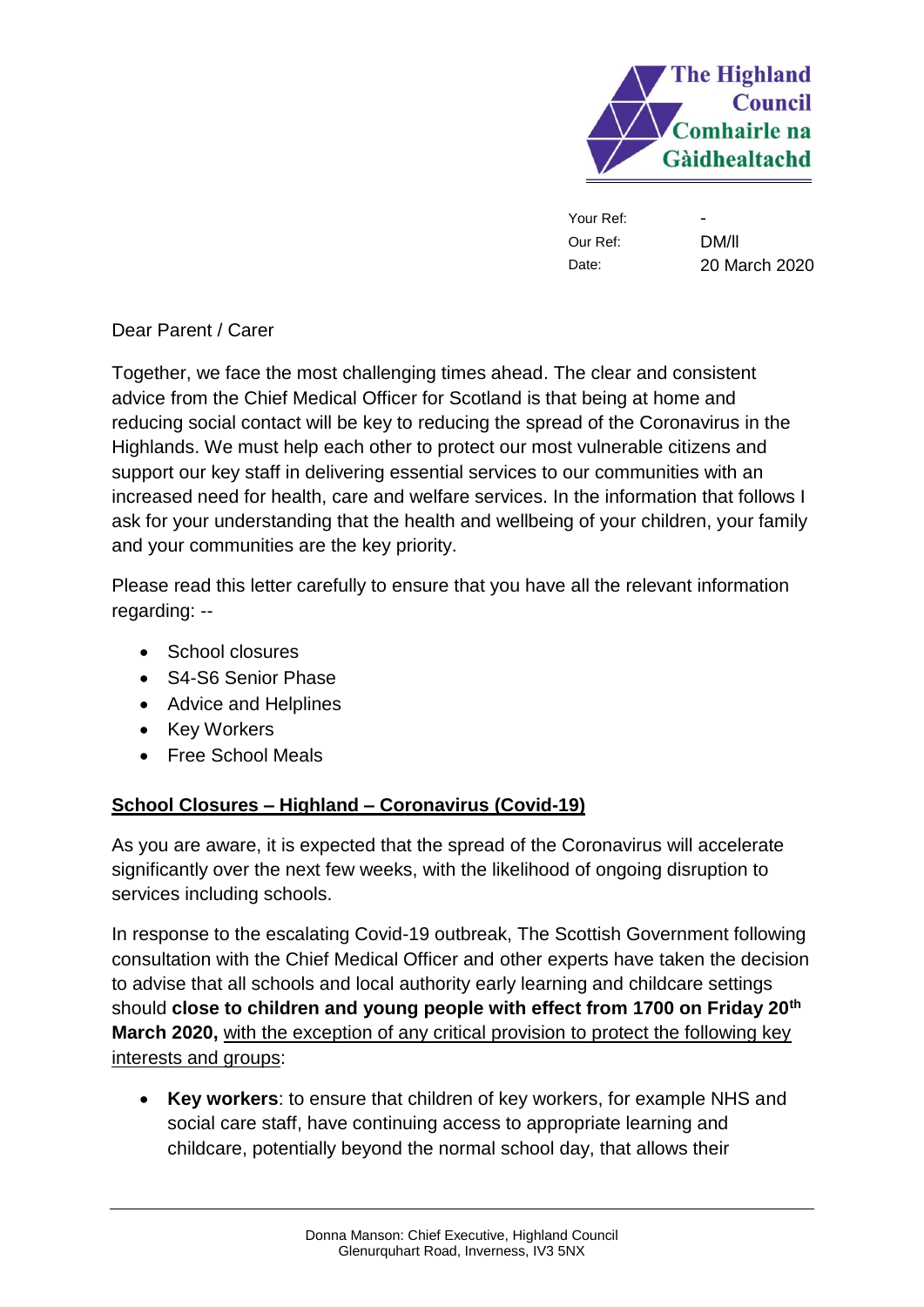parents/carers to participate in the national response to Covid-19. A definition of key workers is at the end of this letter.

- **Education continuity**: to ensure S4-S6 pupils can complete course work for national qualifications.
- **Vulnerable children**: to maintain protections and support for children who may be particularly vulnerable in the current circumstances, particularly in respect of free school meals, children with additional support needs and atrisk children.

This step has been taken to help protect the safety and wellbeing of our children and staff. It has not yet been decided when schools will reopen, though the First Minister has mentioned that we should not expect schools to reopen after the Easter break, and that they may not reopen before the summer.

**Schools therefore close today Friday 20 March 2020 and will remain closed to routine education and learning until further notice. This will include local authority nurseries, schools, as well as breakfast and after school clubs in our buildings.** The Highland Council will continue to communicate with our communities in a variety of ways while the schools are closed. Meanwhile, parents should make arrangements for the care of their children during this period, as the advice is that the safest place for children and young people to be is at home.

For any pupils who need to pick up digital devices (or essential medication) after today please arrange to come in to school on Monday 23 March to collect them. Should any families be unable to do this (for example because the entire family is self-isolating) please oversee an alternative means of getting the item to the family concerned. For example, another family could collect the device and pass it on (taking care to avoid social contact with the self-isolating family).

It is very important that while the schools are closed, our children and young people don't miss out on learning. While children and young people are well enough to take part in learning activities, they are expected to make use of the arrangements put in place by school staff. Teachers have been working hard to gather together resources and Highland Council officers have produced a large bank of online resources that teachers and parent/carers can also use to support learning [\(https://www.highland.gov.uk/digitalschoolshub\)](https://www.highland.gov.uk/digitalschoolshub).

Pupils will be supported by a variety of digital learning and skills resources to support their learning. In Highland, all P6-S6 children have a Chromebook they can use to access the resources their teachers are using with them. For younger children, we would ask parents, wherever possible, to support access to either a sibling's Chromebook or a personal family device. Younger pupils will need to be supported by a family member to access a Google Classroom or Google Hangout (video conferencing). Your children's teachers will provide much more information about this.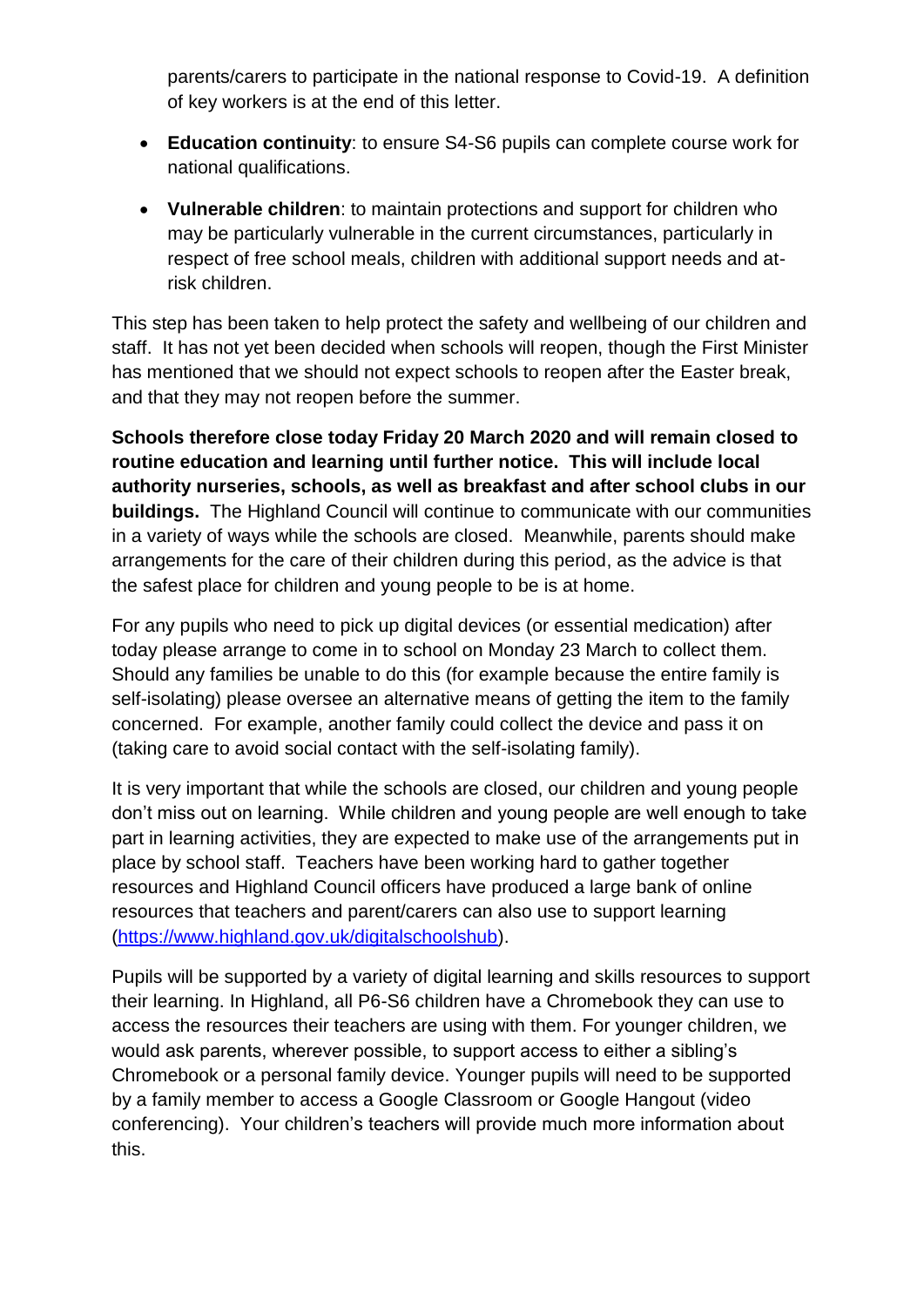Each school has been working hard to identify what the school day will look like, but there is an expectation that pupils will continue to engage in learning opportunities. This will include registering online every day so that teachers know that pupils are taking part and are safe.

Support, resources and advice about online learning is available for staff, pupils and parents at: [www.Highland.gov.uk/digitalschoolshub.](http://www.highland.gov.uk/digitalschoolshub) Further information will follow. If you do not have access to technology or wi-fi, please email [clinfoandsupport@highland.gov.uk](mailto:clinfoandsupport@highland.gov.uk)

### **S4-S6 Senior Phase**

Our older pupils will be thinking about their examinations. The Scottish Qualifications Authority (SQA) has been working with the Scottish Government about the upcoming exam period. It was announced by the Cabinet Secretary for Education and Skills, John Swinney that the 2020 exams will not take place. Qualifications will now be based on coursework, prior attainment and estimate grades. Pupils will be able to access support to complete any outstanding units or coursework on Monday 23rd and Tuesday 24th March. Further information regarding this will come from your child's school.

The Highland Council are developing plans to support any children and young people who are entitled to free school meals and you will find more information about this at the end of the letter.

This is clearly an unprecedented situation which continues to affect all of society. We must come to terms with the outlook that greater social isolation will be necessary in the weeks ahead. It is understandable that we will all face increasing anxiety and uncertainty and it is especially important that we all work together and support our children and young people in these difficult times.

Yours sincerely

**Donna Manson Chief Executive**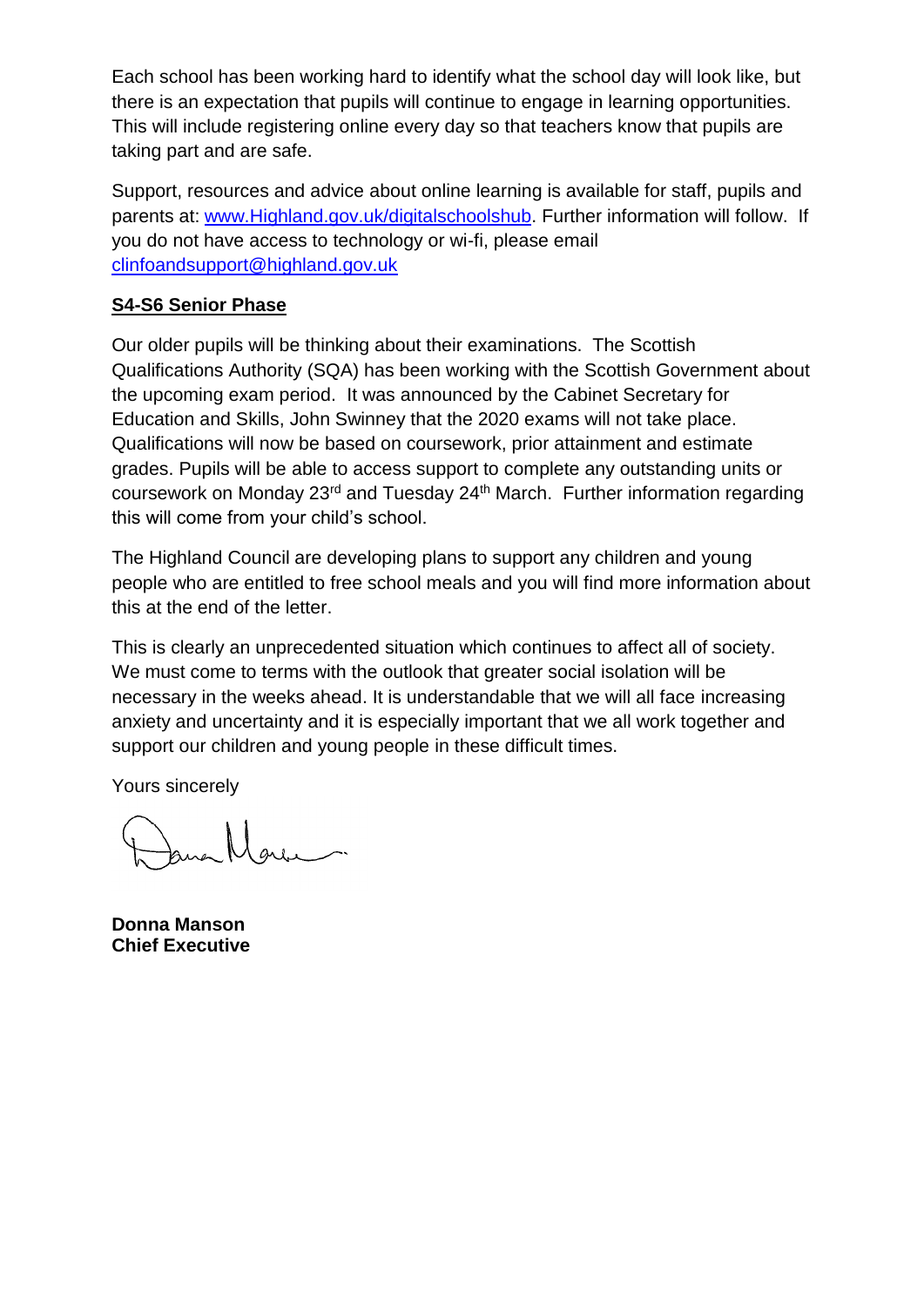## **Key Workers**

A **definition** of key workers is provided here. There should be a particular focus on:

Key workers in posts which ensure that essential services can be delivered and cover tasks within the local community which support the vulnerable and aid community resilience. This may be slightly different in each community to allow the country to address local priorities. Whilst decisions will be taken at a local level, we would expect this to include consideration of:

- **Category 1**  Health and Care workers directly supporting COVID response, and associated staff; Health and Care workers supporting life threatening emergency work, as well as critical primary and community care provision; Energy suppliers (small numbers identified as top priority already); staff providing childcare/learning for other category 1 staff.
- **Category 2**  All other Health and Care workers, and wider public sector workers providing emergency/critical welfare services (e.g. Fire, Police, Prisons, Social Workers, etc) as well as those supporting our Critical National Infrastructure, without whom serious damage to the welfare of the people of Scotland could be caused.
- **Category 3**  All workers without whom there could be a significant impact on Scotland (but where the response to Covid-19, or the ability to perform essential tasks to keep the country running, would not be severely compromised).

Local authorities should be guided by this definition and prioritise provision of arrangements accordingly. They should consider any circumstances that mean that specific classes of worker are critical in their local contexts.

Local authorities will be best placed to judge what learning and childcare arrangements for the children of key workers are most appropriate for local circumstances. However, they are asked to give particular weight to the use of private and third sector early leaning and childcare settings for continued critical provision, to ensure financial support for the sector.

If you consider yourself to fall into the Key Workers category, please visit [www.highland.gov.uk/keyworkers](http://www.highland.gov.uk/keyworkers) from 5pm today (20 March) where you will find an online form to request assistance with childcare.

### **Free School Meals**

For the week beginning Monday 23rd March, a takeaway 'Grab & Go' option will be available for all young people who are entitled to a free school meal. This includes all P1-P3 pupils and all other pupils from P4 and above who are already entitled to this. These will be available from the local Secondary School for your Associated Schools Group and can be collected between 11am and 2pm.

The plans for how this will look after the Easter break will be communicated to you separately, once further arrangements are in place.

There is no need to reapply but for new applications please see the link [www.highland.gov.uk/info/899/schoolsgrants\\_and\\_benefits/10/free\\_school\\_meals\\_and\\_assi](http://www.highland.gov.uk/info/899/schoolsgrants_and_benefits/10/free_school_meals_and_assistance_with_clothing) [stance\\_with\\_clothing.](http://www.highland.gov.uk/info/899/schoolsgrants_and_benefits/10/free_school_meals_and_assistance_with_clothing)